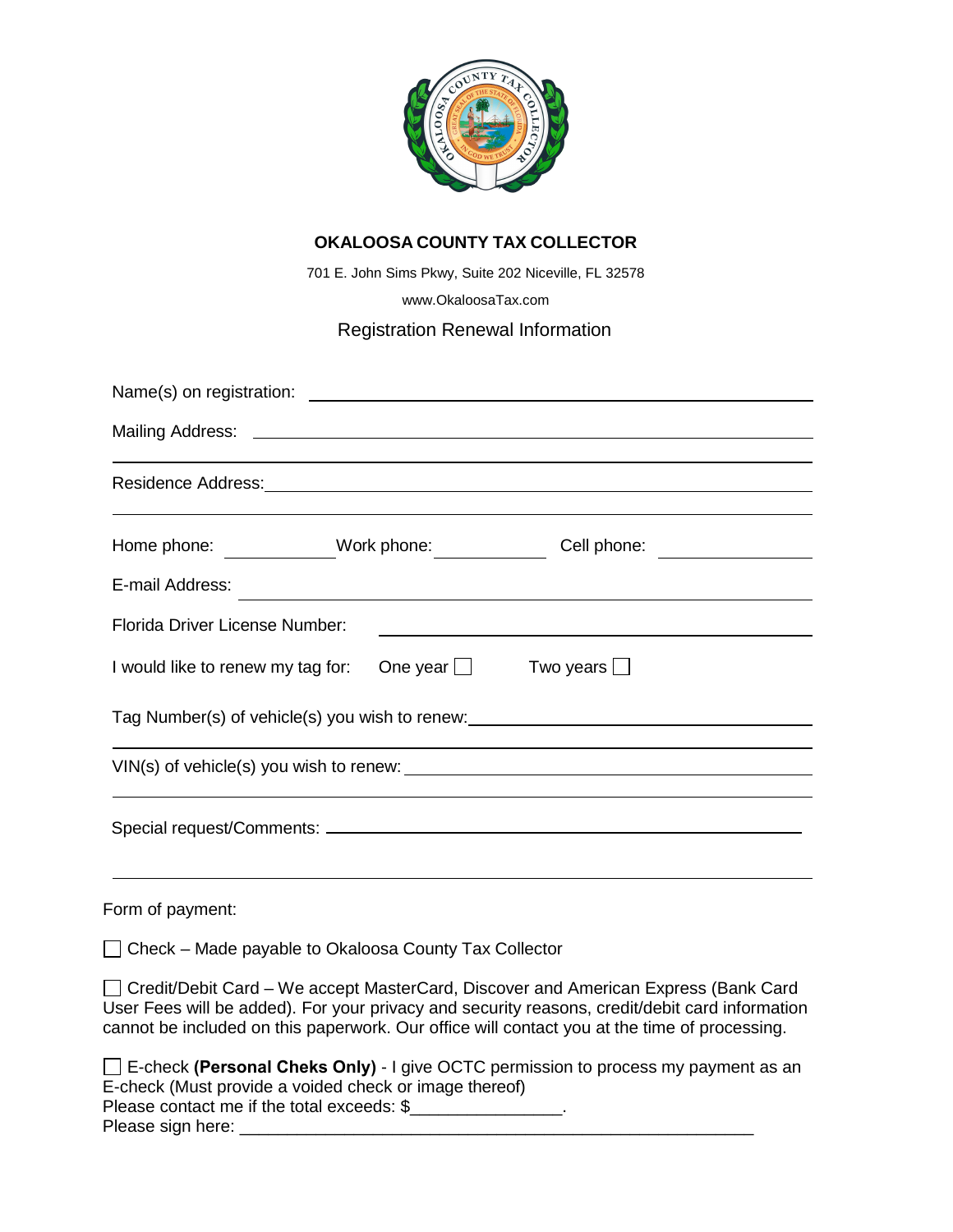1250 N. Eglin Pkwy Suite 101 Shalimar, FL 32579

302 N. Wilson St, Ste. 101 Crestview, FL 32536

701 East John Sims Pkwy Suite 202 Niceville, FL 32578



4012 Commons Dr. W Unit 122 Destin, FL 32541

Bld 210, 310 Van Matre Ave. Eglin AFB, FL 32542

120 Simpson Ave Hurlburt Field, FL 32544

(850) 689-5700 (850) 651-7300

**OKALOOSA COUNTY TAX COLLECTOR**

www.okaloosatax.com

## **ATTENTION: ACTIVE DUTY MILITARY MEMBERS**

The Division of Motor Vehicles in Tallahassee Florida issued a statement on December 27, 1995 exempting members of the United States Armed Forces assigned to duty outside Florida from the requirements to provide proof of Florida motor vehicle insurance when certain circumstances exist:

- 1. The motor vehicle owner, co-owner or registrant is a legal resident of Florida and subject to Florida motor vehicle registration.
- 2. The motor vehicle owner, co-owner or registrant is a member of the United States Armed Forces and stationed outside of Florida due to military orders.
- 3. The vehicle is garaged or operated outside the State of Florida.

When the above circumstances are applicable proof of Florida insurance will be waived provided the following documentation is submitted:

- 1. An out of state address for the Florida Vehicle Registration certificate.
- 2. Proof of active military status by submitting one of the following:
	- a. Copy of Military Orders or
	- b. An affidavit from the military members' commanding officer which confirms the military orders and date of assignment.
- 3. An affidavit stating the motor vehicle will not be operated in the State of Florida.
- 4. Proof of insurance by submitting one of the following;
	- a. Insurance card or
	- b. Insurance policy's declaration page

Please return these documents with the registration certificate or renewal notice with the appropriate fees. This process must be repeated each year at renewal time to be exempt from proof of Florida insurance. We apologize for any inconvenience and look forward to assisting you with the renewal of your vehicle registration.

Okaloosa County Tax Collector Office